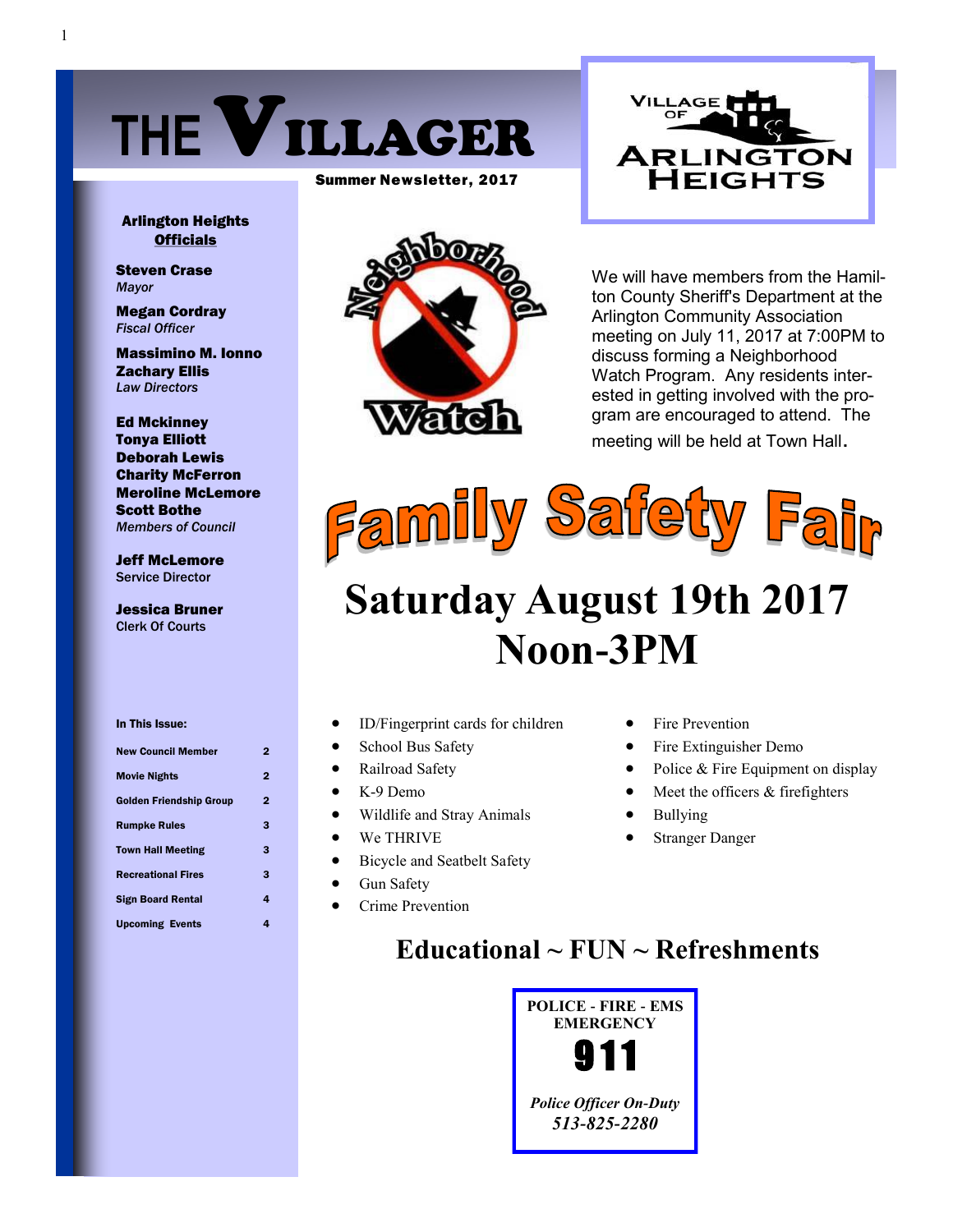## New Council Member



Please welcome Deborah Lewis as our new Council Member. Deborah has been a Village resident for almost two years. She is also the owner of Little Steps Daycare in Hartwell. She is looking forward to getting involved with the Village and helping any way she can.



**Family Movie Night Will Be July 22nd. We will have a kid friendly movie starting at 3:00PM and a different movie for the adults at 7:00PM. Popcorn and refreshments will be provided. The titles of the movies will be announced the week of.**

## Golden Friendship Group

**We are interested in starting up the Golden Friendship Group again. This group is for seniors age 55 and up. The group will meet the 2nd Monday of each month at 1:00PM. The purpose of this group is to create goodwill, friendship, and other activities for the Senior Citizens of the Village. The group will have outings to different locations, bingo games, health checks, and food. We will have a kick off meeting on August 14th at 1:00PM where a light lunch will be provided. Please call town hall at 513-821- 2076 ext. 22 if you plan on attending so we will have a count for food.**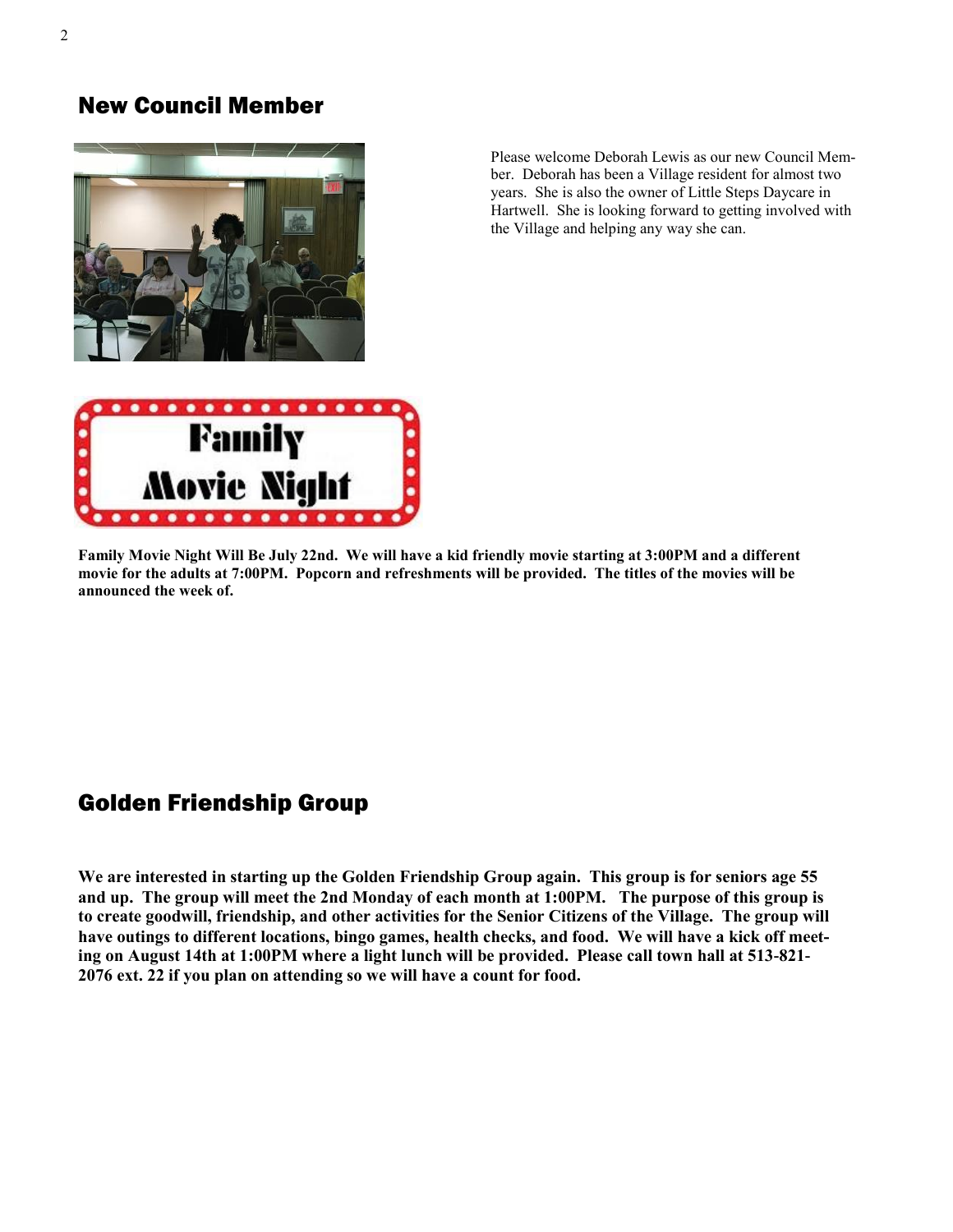

- Just a reminder that Rumpke will not pick up any couches, mattresses, or other cloth covered items that are not covered in plastic. Failure to remove the items if not picked up will result in a citation to Mayor's court.
- Also garbage may not be placed at the curb prior to Monday at 5PM and empty cans must be removed from the curb by 6PM on Tuesday. Failure to comply will result in a citation to Mayor's court.



The Mayor and Council will be holding a Town Hall meeting on August 7th from 7:00PM-8:00PM. This meeting will be a chance for the residents of the Village to ask questions and share ideas about the current and future state of the Village.

## Recreational Fires

The Reading Fire Department desires all citizens not to be denied the enjoyment of recreational fires. Although these fires are typically small in size, they can still represent a significant fire hazard. In an effort to minimize damage and/or injury from fires, the Fire Prevention Code provides the following guidelines:

- When the fire is contained within an approved container (i.e. commercial fire pits, screened devices, etc.), the fire shall be located more than 15' from any structure. The immediate area within 15' should also be clean of combustible materials, such as overgrown brush, weeds, and shrubs.
- When the fire is not contained within an approved container, the fire should be located more than 25' from any structure and the immediate area within 25' clean of combustible materials.
- The burning of garbage, leaves, landscape waste, construction waste and other combustible materials are prohibited. Only seasoned, dried firewood is permitted.
- The fire must be started with combustible materials; no flammable/combustible liquids can be used to ignite the fire.
- The recreational fire must not exceed 3' diameter and 2' in height.
- The Fire Department may prohibit any burning when atmospheric or local conditions make such fires a hazard or nuisance.